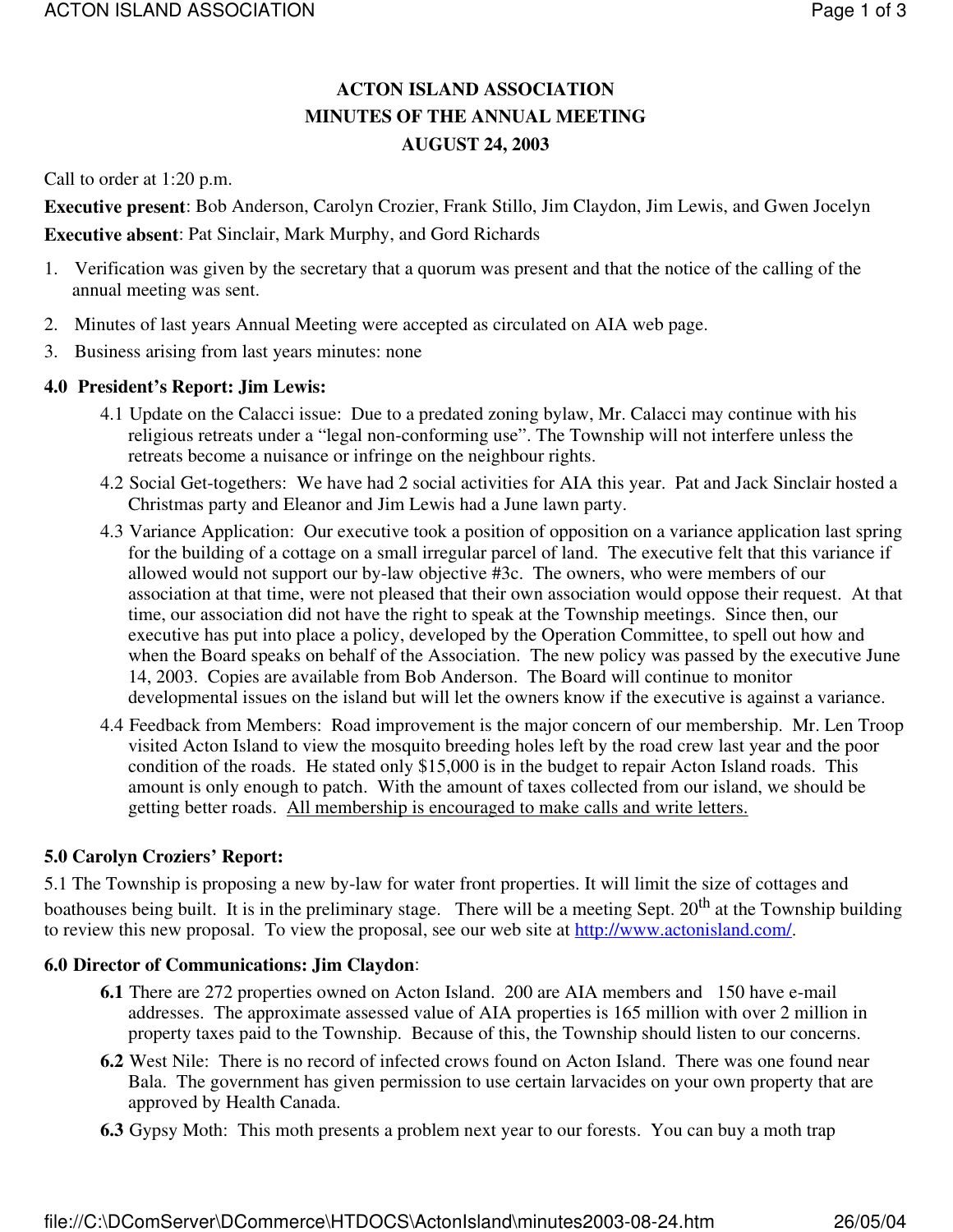resembling a milk carton to hang in a tree to capture the moths. See our web site for more information.

**6.4** The OPP are aware that our association exists. They would be willing to provide information of interest to island residents that could be posted on our web site. We are exploring this option. Steve Messenger is updating our web site.

#### **7.0 Director of Operations: Bob Anderson.**

- **7.1** A policy has been created about when the board will speak on behalf of the association. See AIA web site for the policy.
- **7.2** A "Good Neighbour Policy" has also been created. Post on the wall of your cottage. Copies are available from Bob Anderson.

#### **8.0 Secretary: Gwen Jocelyn:**

- **8.1** Apparel with AIA logo on it can now be purchased through Shadow River at 18 Knowles Cres. Rosseau. 705-732-2795. You can also order on line at http://www.shadowriver.ca/
- **8.2** A sand blasted sign, with our logo, is being considered for the west side of the bridge welcoming people to our island.

#### **9.0 Treasurers Report:**

| 9.1 Previous Bank Balance:              | 1970.08 |
|-----------------------------------------|---------|
| Income from membership fees to 30/06/03 | 5050.00 |
| Expenses: Bank charges<br>200.00        |         |
| Council agenda fee 321.00               |         |
| Executive meetings 72.03                |         |
| 432.35<br>Incorporation                 |         |
| Membership drive 688.91                 |         |
| 187.41<br>Postage Post Box              |         |
| 1281.80<br><b>Total Expenses</b>        |         |

Total Liabilities & Equity **5738.28** 

## 10.0 **Motion by Frank Stillo to ratify all actions of the executive**.

Moved that all actions, motions, expenditures, presentations, and public positions taken by the Board of Directors of Acton Island Association during the past year are hereby accepted and ratified as actions carried out with the approval of the General Membership for the well being of the Island and the Acton Island Association.

#### Moved by Scott Fairley.

Seconded by Larry Weston

## **11.0 Nominations of Members for Election to the Board.**

11.1 Two executives have resigned from the Board this year – Mark Murphy and Carolyn Crozier/ Frank Stillo.

11.2 Floor open to nominations – none given

11.3 Barbara Davis is the only new member to the Board. Gord Richards will take on two positions – Treasurer and membership.

## **12.0 Presentation From the Muskoka Lakes Association: Eleanor Lewis**

12.1 Benefits of becoming a member of MLA were emphasized. MLA issues are taxes, water quality and